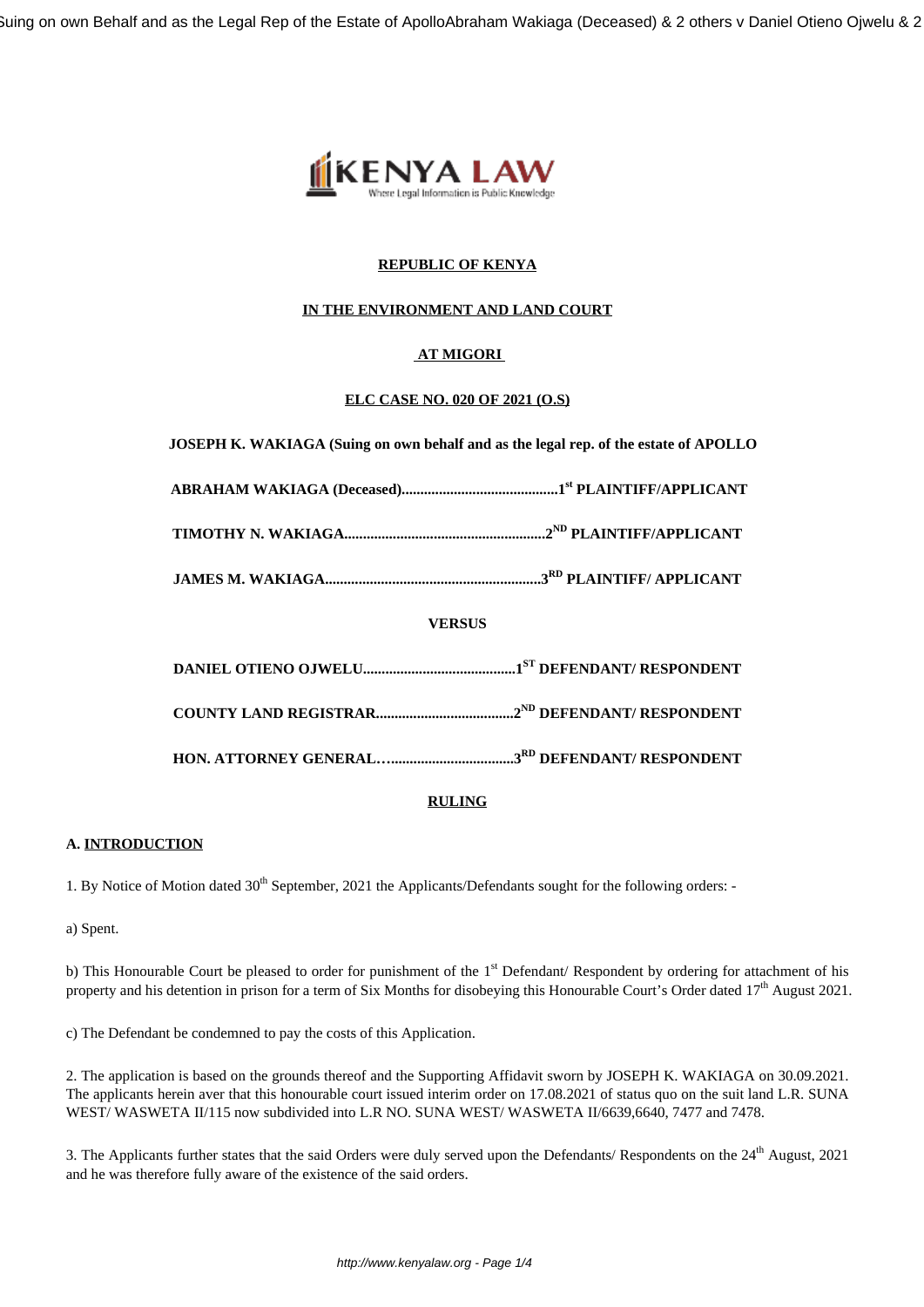4. However, despite being served with the said orders and having knowledge of the same; the 1<sup>st</sup> Defendant DANIEL OTIENO OJWELU in utter breach of the said orders restrained the Plaintiffs and their workers from using the suit land and went further to threaten to alienate the said suit property.

5. It is their position that the actions of the 1<sup>st</sup> Defendant amounts to contempt of court and have caused and continue to cause them substantial loss and thus he should be punished for the blatant disobedience of the valid court orders.

6. The application was unopposed. The 1<sup>st</sup> Respondent despite being served with the Application herein neither filed a response nor submissions in response to the allegations made against him.

7. The Applicants filed submissions which I have read and considered and I have taken the same into account in arriving at my decision.

### **B. ANALYSIS AND DETERMINATION**

8. I am of the considered view that the sole issue arising for determination in the present Application is Whether the Application dated 30/09/2021 is merited and the 1<sup>st</sup> Defendant/ Respondent is guilty of disobeying court orders.

9. Contempt is defined in the *Black's Law Dictionary as;*

*" Contempt is a disregard of, disobedience to, the rules, or orders of a legislative or judicial body, or an interruption of its proceedings by disorderly behavior or insolent language, in its presence or so near thereto as to disturb the proceedings or to impair the respect due to such a body."*

10. Further, In *Halsbury's Laws of England* it is stated: -

*"It was the plain and unqualified obligation of every person against or in respect of whom an order was made by a court of competent jurisdiction to obey it unless and until it was discharged and disobedience of such an order would as a general rule result in the person disobeying it being in contempt and punishable by committal or attachment ..............an application to court by him not being entertained until he had purged his contempt"*

11. In **Econet Wireless Kenya Ltd vs Minister for Information & Communication of Kenya & Another**, **Ibrahim J** (as he then was) in addressing the issue on contempt made the following sentiments: -

*"It is essential for the maintenance of the Rule of Law and order that the authority and the dignity of our Courts are upheld at all times. The Court will not condone deliberate disobedience of its orders and will not shy away from its responsibility to deal firmly with proved contemnors. It is the plain and unqualified obligation of every person against or in respect of whom, an order is made by Court of competent jurisdiction, to obey it unless and until that order is discharged. The uncompromising nature of this obligation is shown by the fact that it extends even to cases where the person affected by an order believes it to be irregular or void."*

12. I have carefully considered the Application, the Supporting Affidavit together with the annexures thereto and the allegations made therein. On a perusal of the court record, I indeed confirm that this court gave its Order dated 17.08.2021 and issued on 18.08.2021 which read in part that;

*"that the parties herein to maintain obtaining status quo in respect of the suit land L.R. NO. SUNA WEST/ WASWETA II/115 measuring 3 acres now subdivided into L.R. NO. SUNA WEST/ WASWETA II/6639,6640,7477 and 7478. In particular, the Respondent shall not subdivide, transfer, sell, charge, alienate the same or any portion thereof or erect permanent structures or displace or evict the Applicants therefrom pending the interpartes hearing and determination of the Application…. (emphasis mine)*

13. It is therefore not in dispute that this court ordered that the status quo in relation to suit parcel **L.R. NO. SUNA WEST/ WASWETA II/115** now subdivided into **L.R. NO. SUNA WEST/ WASWETA II/6639,6640,7477** and **7478** be maintained. Orders issued by the court should be obeyed and honored unless and until the said orders are set aside or discharged, which has not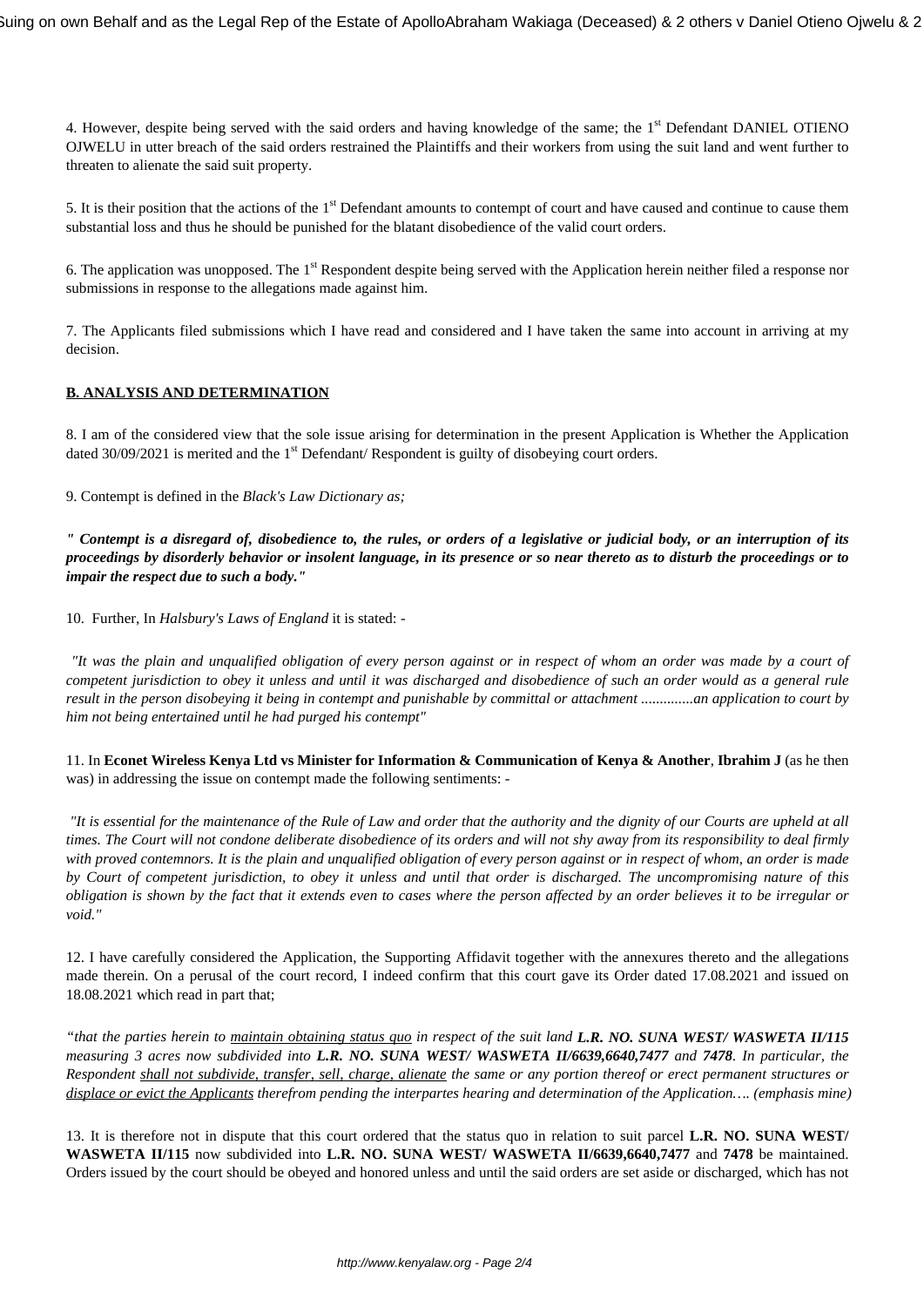been the case in the present proceedings.

14. Despite being served with the Application, the  $1<sup>st</sup>$  Respondent did not file any response or submissions to rebut the allegations made by the Applicants.

15. The elements to be proved in contempt proceedings were discussed in the South African case of *Kristen Carla Burchell vs* **Barry Grant Burchell** where it was held that in order to succeed in civil contempt proceedings, the applicant has to prove;

*(i) the terms of the order,*

*(ii) Knowledge of these terms by the Respondent,*

*(iii) Failure by the Respondent to comply with the terms of the order.*

*Upon proof of these requirements the presence of willfulness and bad faith on the part of the Respondent would normally be inferred…*

#### (See also *Charity Mpano Ntiyione vs China Communications Construction Company Limited & National Environment Management Authority [2017] eKLR*)

16. On a perusal of the Application, the Affidavit in support and the annexures therein and I am satisfied that there was indeed a willful disobedience of the active court orders. This court has reproduced the terms of the order in question above, there is proof of service upon the 1<sup>st</sup> Respondent/Defendant at his home at Nyamanga Primary School vide an Affidavit of Service sworn by Walter Juma Opiyo on the 20.09.2021 and filed on even date thus signifying knowledge of the terms of the said Order. However, despite there being proper service of their said order, the 1<sup>st</sup> Respondent has blatantly refused, neglected and ignored the terms of the said order by willfully interfering with the Applicants use and possession of the suit property as stated above. The actions of the 1st Respondent amount to willful disobedience of a valid court order.

17. In view of the above, I find that the Applicants have satisfactorily proved that there was indeed contempt of court orders to the required standard and further hold that the 1<sup>st</sup> Respondent/ Defendant is in contempt of the court orders issued on the 17.08.2021.

#### **CONCLUSION**

18. The upshot of the above, I accordingly find that the Application dated 30<sup>th</sup> September, 2021 is merited and I proceed to issue a stern warning to them and further direct him to pay a fine of Kshs. 20,000/= and in default to serve one (1) month imprisonment. Costs of the Application to the Applicants.

# **DATED**, **SIGNED** and **DELIVERED** in open court at **MIGORI** on **19TH day** of **JANUARY, 2022.**

### **MOHAMMED N. KULLOW**

**JUDGE**

**Ruling delivered in the presence of:-**

for the Applicants

 $_1$  for the  $1<sup>st</sup>$  Respondent

 $\frac{1}{2}$  for the 2<sup>nd</sup> & 3<sup>rd</sup> Respondents

Tom Maurice - Court Assistant